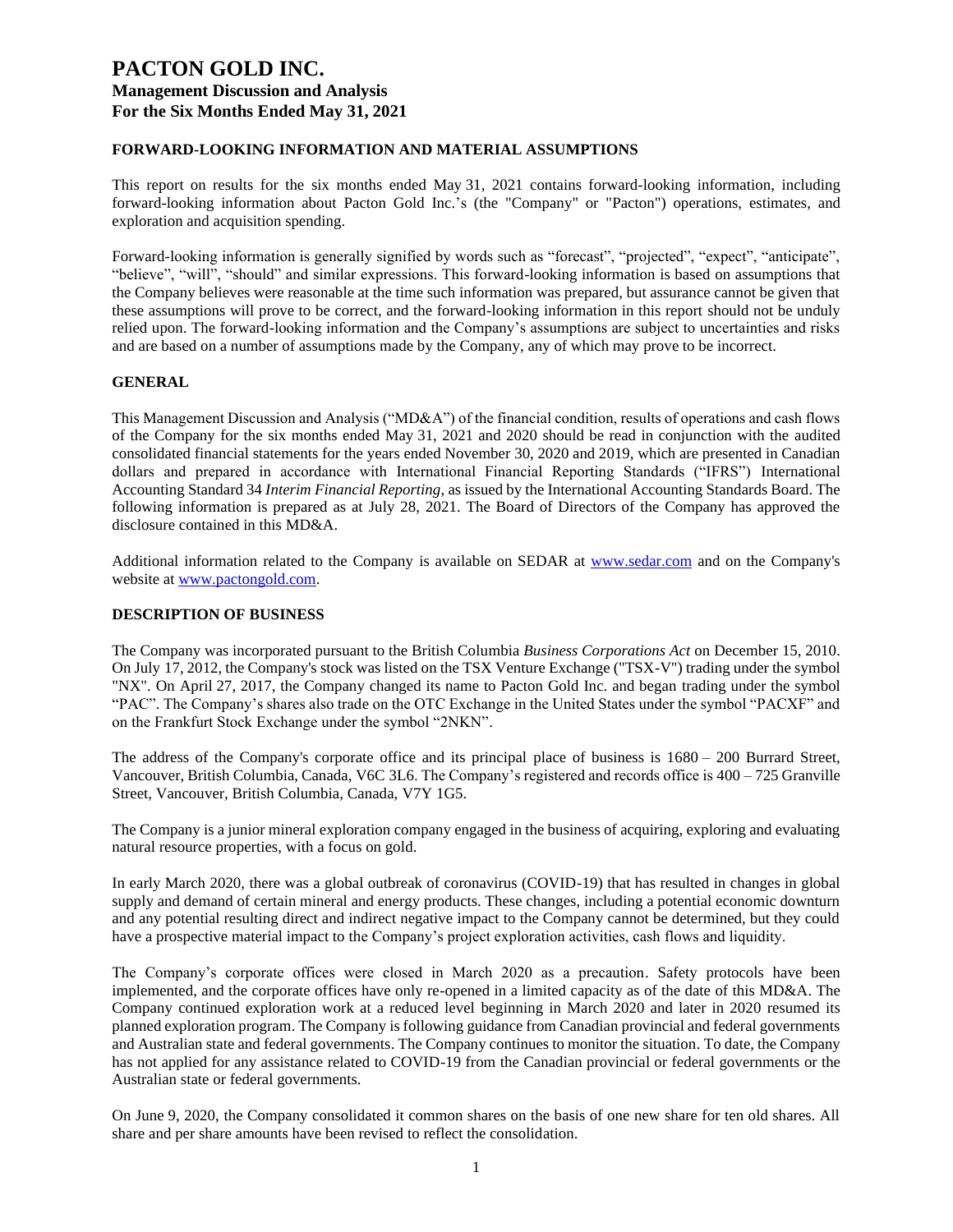# **PACTON GOLD INC. Management Discussion and Analysis**

**For the Six Months Ended May 31, 2021**

### **EXPLORATION PROJECTS – AUSTRALIA**

Pilbara Project

### **Arrow (Pilbara) Pty. Ltd. ("Arrow Pilbara")**

On May 11, 2018, the Company entered into a share purchase and option agreement whereby the Company could earn up to an 80% interest in Arrow Pilbara, an Australian proprietary limited exploration company. Arrow Pilbara holds two granted tenement licenses and two applications for licenses in the Pilbara Region of Western Australia.

Under the terms of the agreement, the Company was required to make cash payments and issue common shares and common share purchase warrants of the Company to acquire a 51% interest in Arrow Pilbara as follows:

• Issue 108,695 common shares (issued and valued at \$695,652) and 108,695 common share purchase warrants (issued and valued at \$583,761) exercisable into one share at \$3.50 for three years and pay \$445,995 (paid).

To acquire a further 29% interest in Arrow Pilbara, the Company was required to:

- Pay \$250,000 or an equivalent number of common shares based on the five-day trailing volume-weighted average price at the time of issue, subject to a floor price of no lower than \$1.90 per common share; and
- Fund exploration expenditures up to a maximum of \$500,000.

The vendor retains a right to explore for, mine and extract lithium, caesium and tantalum from the property.

A discovery bonus of \$500,000 cash is payable if the Company reports a National Instrument ("NI") 43-101-defined "measured mineral resource" or "inferred mineral resource" of at least 100,000 ounces of gold on the property.

The Company also issued 22,794 common shares valued at \$58,125 as a finder's fee on the transaction.

The acquisition of 51% of Arrow Pilbara has been accounted for as an acquisition of assets and liabilities, as Arrow Pilbara does not meet the definition of a business under IFRS 3 *Business Combinations*. The acquisition of the net assets of Arrow Pilbara was recorded at the fair value of the consideration transferred of \$1,637,538, as detailed above. The net assets acquired were as follows:

| <b>Net Assets Acquired</b>                                    |   |                          |
|---------------------------------------------------------------|---|--------------------------|
| Exploration and evaluation assets<br>Non-controlling interest | S | 3,210,860<br>(1,573,322) |
|                                                               |   | 1,637,538                |

On August 20, 2018, the Company entered into a share purchase agreement to acquire the remaining ownership interest in Arrow Pilbara. Under the terms of the agreement, the Company will acquire the remaining 49% ownership interest in Arrow Pilbara by paying \$1,000,000 (paid) and issuing 200,000 common shares (issued and valued at \$820,000).

The purchase of the remaining 49% interest was accounted for as follows:

| <b>Acquisition of 49% Interest</b>                                       |                          |
|--------------------------------------------------------------------------|--------------------------|
| Additional consideration paid<br>Elimination of non-controlling interest | 1,820,000<br>(1,573,322) |
| Loss on acquisition                                                      | 246,678                  |

On January 6, 2020, the Company surrendered two tenement licenses, which resulted in an impairment charge of \$636,906 for the year ended November 30, 2019.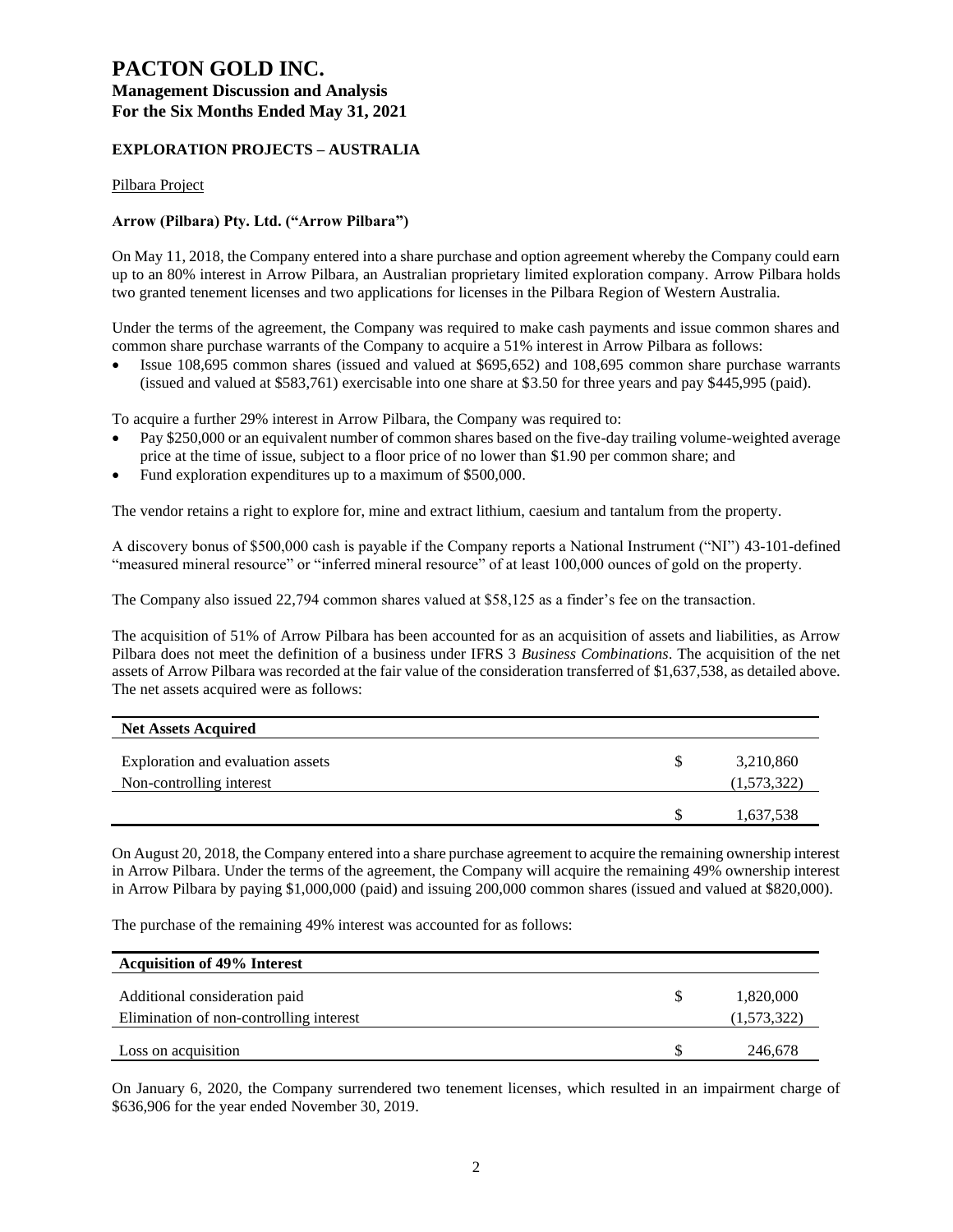On February 16, 2021, the Company sold a 75% interest in the Arrow Pilbara property and the Yandicoogina and Boodalyerrie property. The Company received \$500,000 and 129,721,250 common shares of Raiden Resources Limited ("Raiden"), a company listed on the Australian Securities Exchange (valued at \$2,327,503 based on the trading price on February 19, 2021 and net of their put option value for a six-month hold period). The Company will receive a further \$500,000 by February 16, 2022.

Subsequent to May 31, 2021, the Company completed the sale of its remaining 25% interest in the Arrow Pilbara property and the Yandicoogina and Boodalyerrie property, along with certain equipment owned by the Company. The Company received AUD \$200,000 and 36,338,315 common shares of Raiden. The common shares of Raiden are subject to a six-month hold period.

On March 29, 2021, the Company issued 100,000 common shares valued at \$139,000 as a finder's fee for the sale of a 75% interest in the Arrow Pilbara property and the Yandicoogina and Boodalyerrie property. The finder's fee was recorded as a transaction cost during the six months ended May 31, 2021.

During the six months ended May 31, 2021, the Company recorded a loss on the sale of the properties of \$168,043, including the finder's fee of \$139,000.

### **Drummond East Pty. Ltd. ("Drummond East" or "Impact 5")**

On August 15, 2018, the Company entered into a share purchase agreement to acquire a 100% interest in Drummond East, an arm's length Australian exploration company wholly owned by Impact Minerals Ltd. ("Impact"). Drummond East holds seven granted tenement licenses in the Pilbara Region of Western Australia.

Under the terms of the agreement, the Company paid Impact a total of \$350,000 and issued 212,500 common shares of the Company to Impact valued at \$860,625.

In addition, the Company will pay a bonus to Impact of \$500,000 if the Company publishes measured, indicated or inferred gold resources of more than 250,000 ounces on the property. The Company granted Impact a 2% net smelter return royalty ("NSR") in respect of the property. The Company retains an exclusive and unlimited right to purchase back 50% of the NSR from Impact for \$500,000.

The Company paid a finder's fee of 29,187 common shares (issued and valued at \$145,938).

The acquisition of Drummond East has been accounted for as an acquisition of assets and liabilities, as Drummond East does not meet the definition of a business under IFRS 3. The acquisition of the net assets of Drummond East was recorded at the fair value of the consideration transferred of \$1,356,563, as detailed above. The net assets acquired consisted entirely of exploration and evaluation assets.

On January 6, 2020, the Company surrendered three tenement licenses, which resulted in an impairment charge of \$629,073 for the year ended November 30, 2019.

At November 30, 2020, the Company decided not to complete expenditure on three additional tenement licenses. An impairment charge of \$644,600 has been recorded effective November 30, 2020.

#### **Friendly Creek**

On August 11, 2018, the Company entered into a tenement sale agreement to acquire 100% of the Friendly Creek exploration license and mining leases in the Pilbara Region of Western Australia.

Under the terms of the agreement, the Company purchased a 100% interest in Friendly Creek by paying the vendors a total of \$25,000 (paid) and issuing to the vendors 250,000 common shares of the Company (issued on March 15, 2019 and valued at \$562,500).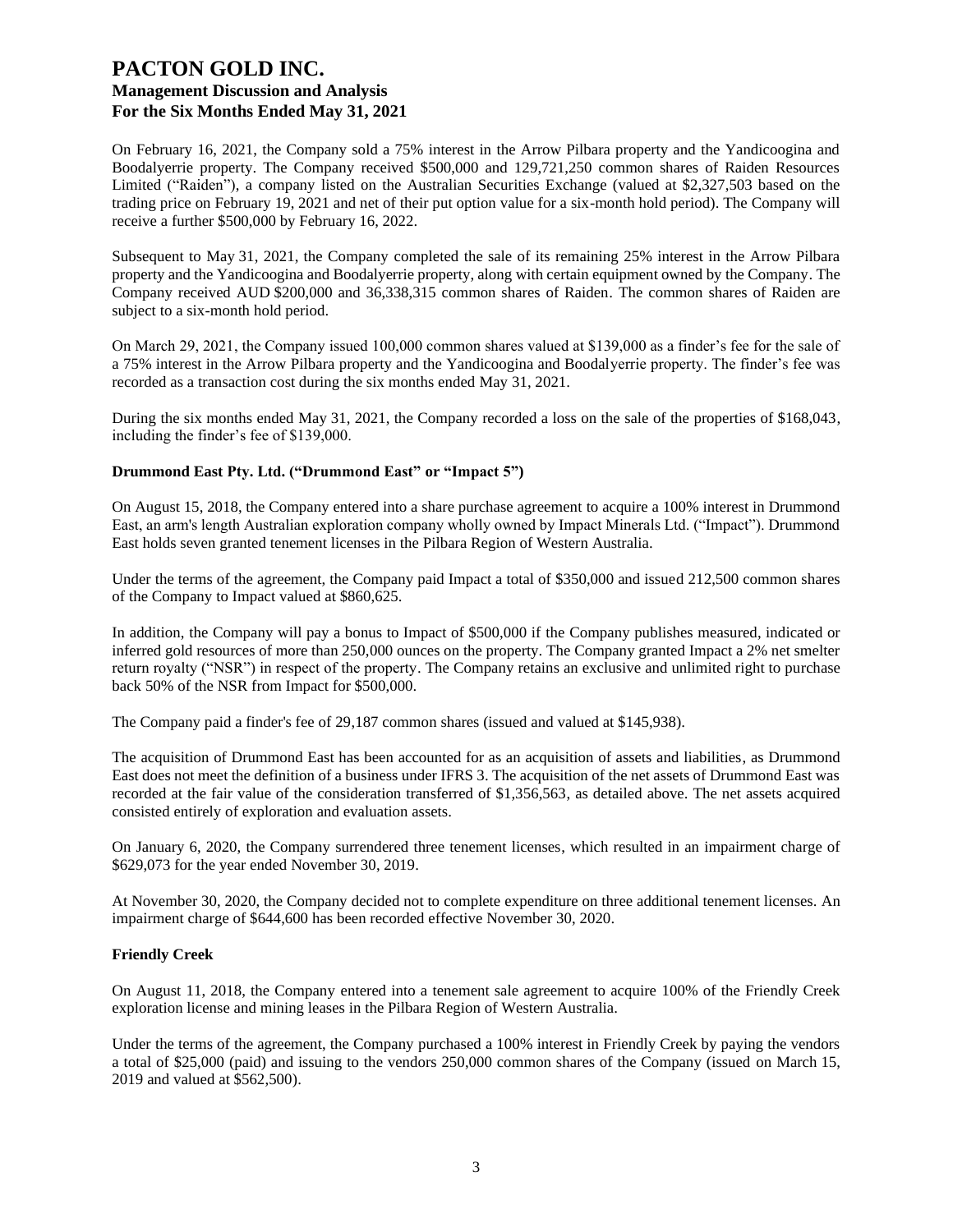#### **Yandicoogina and Boodalyerrie**

On September 25, 2018, the Company entered into a tenement sale agreement to acquire 100% of both the Yandicoogina and Boodalyerrie exploration licenses and mining leases from Gardner Mining Pty. Ltd. ("Gardner Mining"), an Australian proprietary limited exploration company.

Under the terms of the agreement, the Company purchased a 100% ownership interest in projects by paying Gardner Mining \$25,000 (paid) and issuing to Gardner Mining 300,000 common shares of the Company (issued on March 8, 2019 and valued at \$720,000).

See **Arrow (Pilbara) Pty. Ltd.** above and **Events Subsequent to May 31, 2021**.

#### **Golden Palms Project**

On November 5, 2018, the Company entered into a tenement sale agreement to acquire the Golden Palms tenement license in Western Australia.

Under the terms of the agreement, Pacton can purchase 100% of the property by paying a total of \$100,000 (paid) and issuing 40,000 common shares on completion of the transaction (issued and valued at \$40,000).

#### **Hong Kong Project**

On November 23, 2018, the Company entered into a tenement sale agreement to acquire a 70% interest in the Hong Kong project from Clancy Exploration Ltd. ("Clancy"), an Australian Securities Exchange-listed exploration company.

Under the terms of the agreement, the Company purchased a 70% interest in the Hong Kong project by paying Clancy \$200,000 (paid) and issuing to Clancy 378,061 common shares of the Company (issued and valued at \$1,323,215). In addition, the Company issued 30,000 common shares valued at \$82,500 as a finder's fee on the project.

Upon completion of the acquisition, the Company and Clancy will enter into a joint venture, with Pacton acting as operator of the Hong Kong project. A minimum of Australian ("AUD") \$520,000 must be spent by the Company within two years of completion of the transaction. Clancy will be free carried with respect to expenditures until a decision to mine is made unanimously by both parties.

At November 30, 2020, the Company decided not to complete expenditure on the tenement license. An impairment charge of \$1,624,322 has been recorded effective November 30, 2020.

#### **Keras Project**

On October 18, 2018, the Company entered into a grant of gold rights agreement to acquire the conglomerate gold rights of Calidus Resources Ltd. ("Calidus") in both the Marble Bar sub basin and the northeast Pilbara sub basin of Western Australia's Pilbara craton.

Under the terms of the agreement, the Company will acquire the gold rights by paying \$10,000 (paid) and issuing Calidus or its nominees 700,000 common shares of the Company (issued and valued at \$1,925,000) and deferred compensation of 300,000 additional common shares of the Company (issued and valued at \$330,000). A minimum of AUD \$55,000 must be spent by the Company on each anniversary of the completion of the transaction.

On January 6, 2020, the Company decided not to pursue further exploration on the project. An impairment charge of \$2,221,479 has been recorded effective November 30, 2019.

#### **Tardarinna Project**

On March 22, 2019, the Company entered into a tenement sale agreement to acquire the Tardarinna tenement license in Western Australia.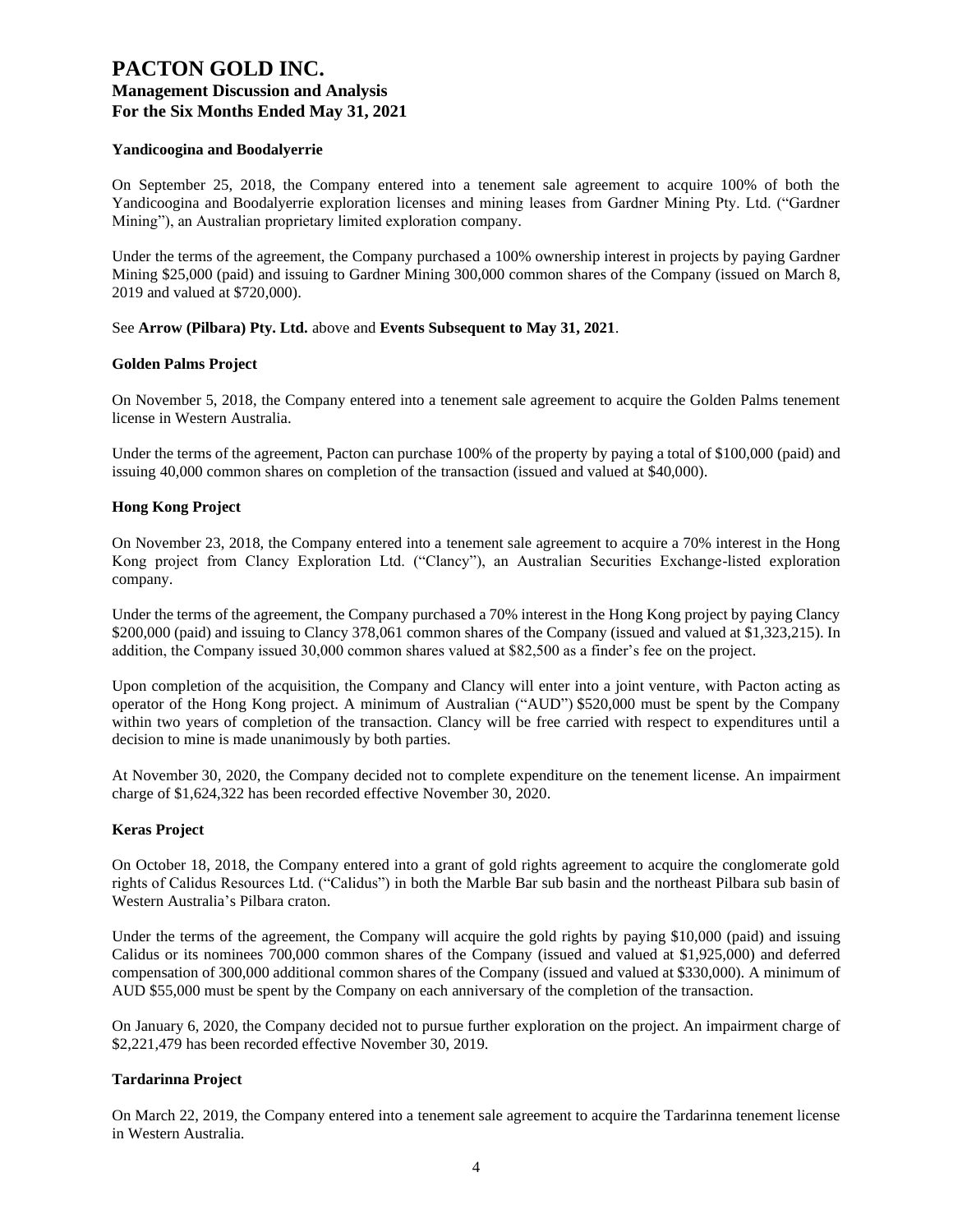Under the terms of the agreement, the Company acquired a 100% interest in the property by issuing 125,000 common shares on completion of the transaction (issued and valued at \$281,250).

#### **Sandstorm Royalties**

On May 25, 2020, the Company entered into an agreement with Sandstorm Gold Ltd. ("Sandstorm"), whereby the Company granted Sandstorm a 1% NSR on all the tenements owned by Pacton in Australia for \$81,819. The tenements covered are part of Arrow Pilbara, Friendly Creek, Yandicoogina and Boodalyerrie, Golden Palms Project, Hong Kong Project and Tardarinna Project above. The Company also assigned its royalty buyback on Drummond East to Sandstorm.

#### **Exploration on the Pilbara Project**

In October 2019, geological prospecting and sampling programs were conducted on Pacton's Impact 5 and Boodalyerrie projects, and the southwest (Arrow South) and southeast (Friendly Creek, Hong Kong and Golden Palms) portions of the large Egina area project. Geological mapping and sampling were carried out to establish a geochemical reference dataset on the Impact 5 tenement, located 17 kilometres (or "km") northwest of Novo Resources Corp.'s Beaton's Creek project. The October 2019 exploration at the Egina projects consisted of geological sampling of gravel deposits on the southern Egina tenements and leases, and also on the large Arrow South tenement to establish geochemical datasets for more advanced exploration. At Boodalyerrie, located 120 km southeast of Marble Bar, mapping and vein sampling was undertaken in areas of complex vein stockworking, preliminary to a planned 2020 detailed mapping and sampling program.

An early 2020 exploration program was cancelled due to Western Australian COVID-19 travel and activity restrictions.

In October 2020, a two-team mapping and 500-sample gravel and regolith program was completed. The program objective was to conduct reconnaissance surveys on the northern part of the North Arrow project to identify structural and geochemical extensions of layered orogenic gold deposits that occur along the southwestern terminus of the Wohler Shear Zone. Several deposits of this type are now recognized, including the De Grey's recently discovered HEMI deposit.

### **EXPLORATION PROJECTS – CANADA**

### Red Lake Project

On May 23, 2017, the Company entered into an option agreement to earn a 100% interest in 14 mineral claims in the Red Lake Mining District, located in Ontario. Under the terms of the agreement, the Company was required to make cash payments and issue common shares of the Company as follows:

- Issue 30,000 common shares of the Company (issued and valued at \$42,000) and pay \$16,000 (paid) within five days of approval by the TSX-V, which was received on May 26, 2017;
- Pay \$12,000 on or before May 26, 2018 (paid);
- Pay \$16,000 on or before May 26, 2019 (paid); and
- Pay \$26,000 on or before May 26, 2020 (paid).

The claims are subject to an underlying 2% NSR.

On May 23, 2017, and as amended November 23, 2017, June 14, 2018 and May 22, 2019, the Company entered into an additional option agreement to earn a 100% interest in 30 additional mineral claims in the Red Lake Mining District, located in Ontario. Under the terms of the agreement, the Company was required to make cash payments and issue common shares of the Company as follows:

- Issue 250,000 common shares of the Company (issued and valued at \$350,000) within five days of approval by the TSX-V, which was received on May 26, 2017;
- Pay \$20,000 on or before June 30, 2018 (paid);
- Pay \$80,000 on or before January 31, 2019 (paid); and
- Pay \$150,000 on or before June 30, 2019 (paid).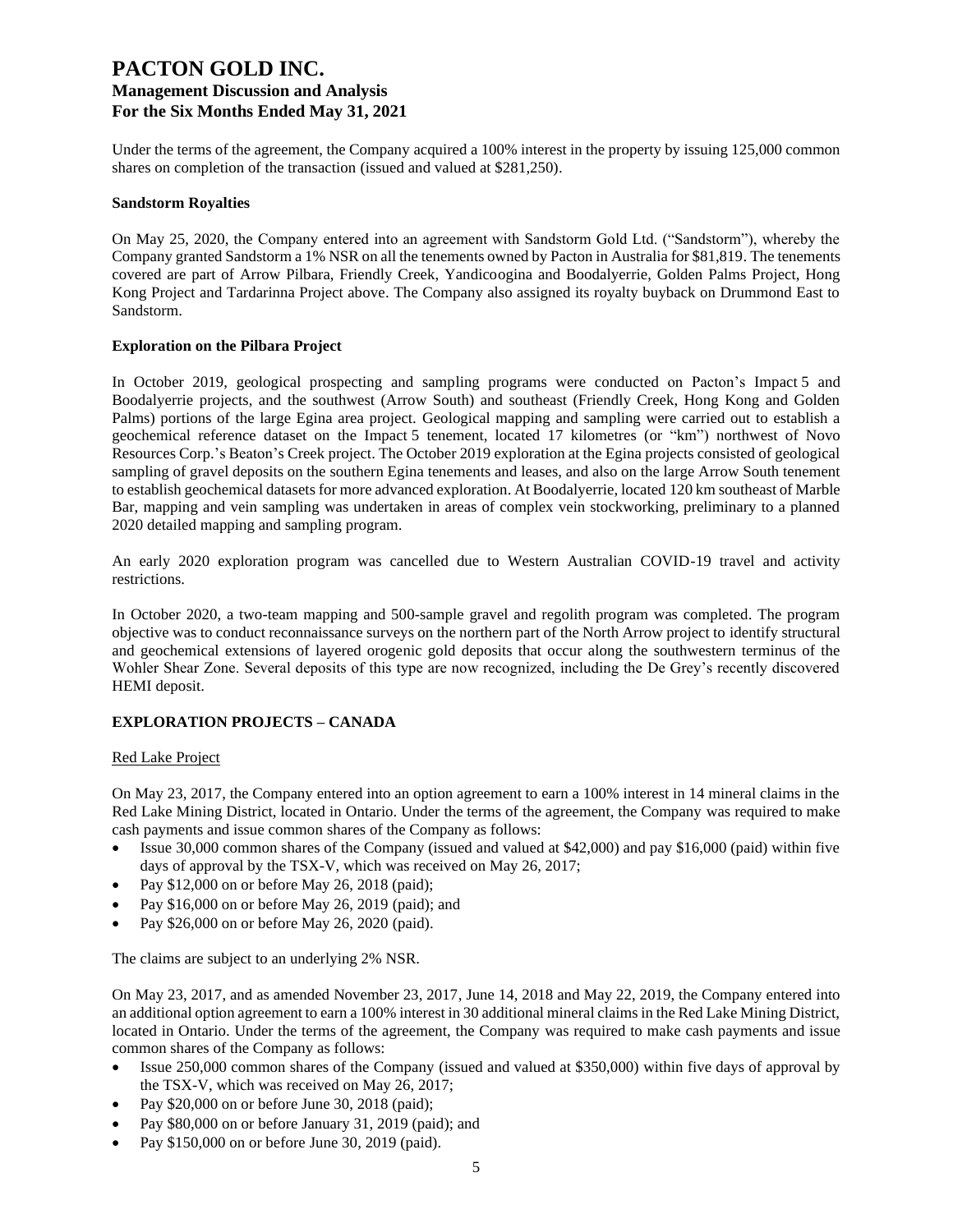The vendors retain a 2.5% NSR, of which two-fifths (1%) can be repurchased by the Company for \$1,500,000. On October 25, 2018, one of the vendors became a director of the Company.

On November 1, 2018, the Company entered into an option agreement to earn a 100% interest in 12 mineral claims in the Red Lake Mining District, located in Ontario. Under the terms of the agreement, the Company was required to make cash payments and issue common shares of the Company as follows:

- Pay \$15,000 on or before November 6, 2018 (paid);
- Pay \$15,000 (paid) and issue 10,000 common shares of the Company (issued and valued at \$25,500) within five days of approval by the TSX-V, which was received November 19, 2018;
- Pay \$40,000 (paid) and issue 7,500 common shares of the Company on or before November 19, 2019 (issued and valued at \$7,875); and
- Pay \$40,000 (paid) and issue 7,500 common shares of the Company on or before November 19, 2020 (issued and valued at \$7,425).

The vendors retain a NSR that ranges from 0.25% to 2.25%, of which one-half can be repurchased by the Company for \$250,000.

On January 29, 2019, the Company entered into an agreement to acquire a 100% interest in additional mineral claims in the Red Lake Mining District, located in Ontario. The Company issued 19,231 common shares on February 6, 2019 valued at \$48,077. The claims are subject to a 0.25% to 2.25% NSR, of which a portion can be repurchased by the Company for \$250,000.

On February 12, 2019, the Company entered into an agreement to acquire a 100% interest in additional mineral claims in the Red Lake Mining District, located in Ontario. The Company paid \$15,000 and on February 28, 2019 issued 7,500 common shares valued at \$19,125. The claims are subject to a 2% NSR, of which one-half can be repurchased by the Company for \$200,000.

On February 20, 2019, the Company entered into an option agreement to acquire a 100% interest in additional mineral claims in the Red Lake Mining District, located in Ontario. Under the terms of the agreement, the Company must make cash payments and issue common shares of the Company as follows:

- Pay up to \$30,000 on behalf of the vendor for exploration expenditures (paid);
- Issue 12,500 common shares of the Company within five days of approval by the TSX-V, which was received March 5, 2019 (issued and valued at \$31,250);
- Pay \$50,000 (paid) and issue 10,000 common shares of the Company on or before March 5, 2020 (issued and valued at \$8,500); and
- Pay \$50,000 (paid) and issue 12,500 common shares of the Company on or before March 5, 2021 (issued and valued at \$9,750).

The claims are subject to a 0.25% to 1.75% NSR, of which a portion can be repurchased by the Company at a rate of \$250,000 for each 0.25% portion that is repurchased.

On March 13, 2019, the Company entered into an option agreement to acquire a 100% interest in additional mineral claims in the Red Lake Mining District, located in Ontario. Under the terms of the agreement, the Company must make cash payments and issue common shares of the Company as follows:

- Pay up to \$40,000 on behalf of the vendor for exploration expenditures (paid);
- Issue 10,000 common shares of the Company within five days of approval by the TSX-V, which was received March 21, 2019 (issued and valued at \$23,000);
- Pay \$50,000 (paid) and issue 10,000 common shares of the Company on or before March 21, 2020 (issued and valued at \$6,000); and
- Pay \$50,000 (paid) and issue 12,500 common shares of the Company on or before March 21, 2021 (issued and valued at \$10,875).

The claims are subject to a 2.5% NSR, of which one-half can be repurchased by the Company for \$2,000,000.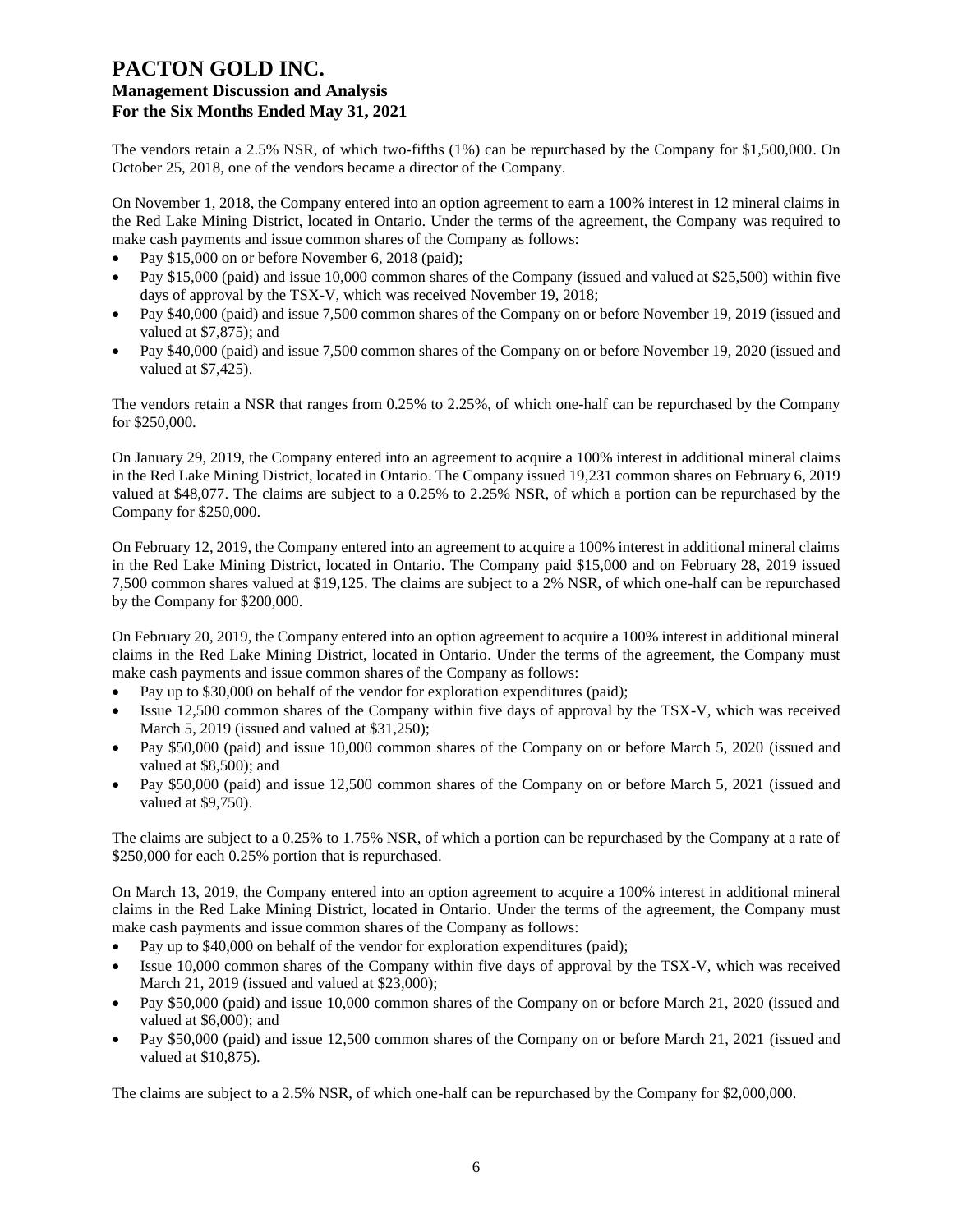On April 23, 2019, the Company entered into an option agreement to acquire a 100% interest in additional mineral claims in the Red Lake Mining District, located in Ontario. Under the terms of the agreement, the Company was required to make cash payments and issue common shares of the Company as follows:

- Pay \$30,000 (paid) and issue 10,000 common shares of the Company (issued and valued at \$16,500) within five days of approval by the TSX-V, which was received on May 6, 2019;
- Pay \$30,000 (paid) and issue 15,000 common shares of the Company on or before May 6, 2020 (issued and valued at \$11,250); and
- Pay \$30,000 (paid) on or before May 6, 2021.

On July 23, 2019, the Company entered into two agreements to acquire 100% interests in additional mineral claims in the Red Lake Mining District, located in Ontario. Under the terms of each agreement, the Company must make a cash payment of \$100,000 and issue 40,000 common shares of the Company upon approval by the TSX-V. A total of \$200,000 was paid and 80,000 common shares were issued and valued at \$140,000.

On October 22, 2019, the Company entered into an option agreement to acquire a 100% interest in additional mineral claims in the Red Lake Mining District, located in Ontario. Under the terms of the agreement, the Company must make cash payments and issue common shares of the Company as follows:

- Pay \$35,000 (paid) and issue 15,000 common shares of the Company within five days of approval by the TSX-V, which was received November 6, 2019 (issued and valued at \$16,500);
- Pay \$22,500 (paid) and issue 15,000 common shares of the Company on or before November 6, 2020 (issued and valued at \$14,850);
- Pay \$22,500 and issue 15,000 common shares of the Company on or before November 6, 2021;
- Pay \$22,500 and issue 15,000 common shares of the Company on or before November 6, 2022; and
- Pay \$22,500 and issue 15,000 common shares of the Company on or before November 6, 2023.

The claims are subject to a 0.25% to 2.25% NSR, of which one-half may be repurchased by the Company for \$1,000,000.

On April 1, 2020, the Company accepted a purchase agreement with TomaGold Corporation ("TomaGold"), whereby the Company will acquire all of TomaGold's interest, being 39.5%, in a joint venture it currently holds with Evolution Mining and Newmont Corporation (formerly GoldCorp Inc. when TomaGold entered into the joint venture) ("Evolution Mining") on the Sidace Property, located in the Red Lake Mining District in Ontario.

Under the terms of the agreement, the Company must pay and issue the following to TomaGold:

- Upon final acceptance of the transaction by the TSX-V, pay \$250,000 (paid) and issue 1,000,000 common shares (issued and valued at \$750,000);
- Within six months of TSX-V acceptance, pay \$250,000 (paid) and issue \$800,000 worth of common shares at a price per share equal to the greater of \$1.60 and the five-day volume weighted average price of the Company's shares immediately preceding the date of issuance (issued 500,000 shares); and
- Upon the Company filing a NI 43-101 technical report on the property showing a gold resource estimate of 750,000 ounces or greater of gold, issue 416,666 common shares or pay \$500,000.

On April 23, 2020, the Company entered into an option agreement to acquire a 100% interest in additional mineral claims in the Red Lake Mining District, located in Ontario. Under the terms of the agreement, the Company must make cash payments and issue common shares of the Company as follows:

- Pay \$15,000 (paid) and issue 25,000 common shares of the Company on or before April 30, 2020 (issued and valued at \$20,000);
- Pay \$15,000 (paid) and issue 15,000 common shares (issued and valued at \$13,950) of the Company on or before April 30, 2021; and
- Pay \$25,000 (paid) and issue 15,000 common shares (issued and valued at \$13,950) of the Company on or before April 30, 2022.

The claims are subject to a 1.5% NSR, of which one-half may be repurchased by the Company for \$500,000.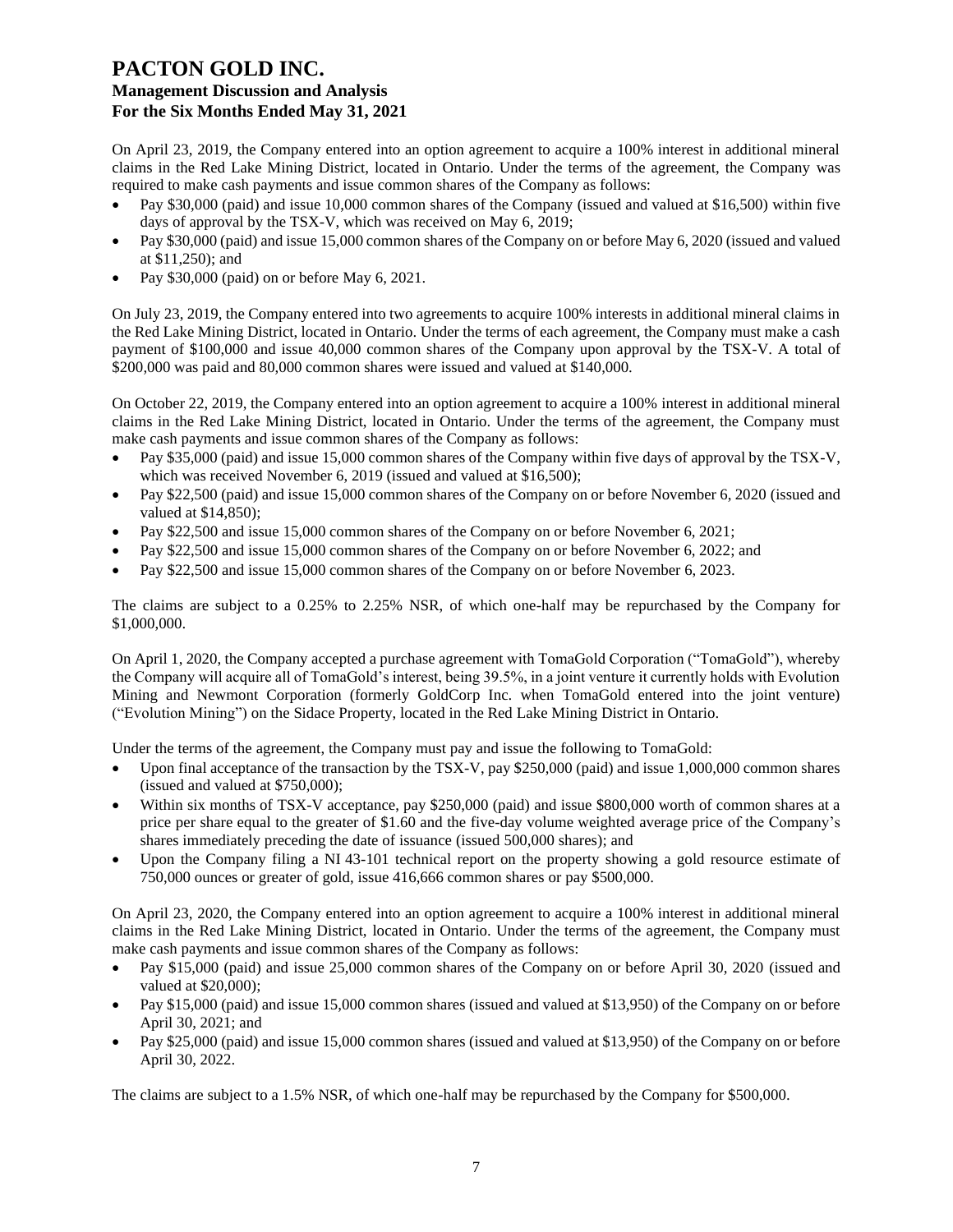On April 24, 2020, the Company entered into an option agreement to acquire a 100% interest in additional mineral claims in the Red Lake Mining District, located in Ontario. Under the terms of the agreement, the Company must make cash payments and issue common shares of the Company as follows:

- Pay \$6,000 (paid) and issue 10,000 common shares of the Company on or before April 30, 2020 (issued and valued at \$8,000);
- Pay \$10,000 and issue 10,000 common shares of the Company on or before April 30, 2021 (issued and valued at \$7,900); and
- Pay \$20,000 and issue 10,000 common shares of the Company on or before April 30, 2022.

The claims are subject to a 1.5% NSR, of which one-half may be repurchased by the Company for \$400,000.

On March 3, 2021, the Company entered into amendment agreement to acquire one additional mineral claim for the Red Lake Project through its April 24, 2020 option agreement. As consideration, the Company paid \$500 and issued 30,000 common shares valued at \$22,500.

On May 25, 2020, the Company entered into an agreement with Sandstorm, whereby the Company granted Sandstorm a 0.5% to 1% NSR on certain mineral claims owned by the Company in Red Lake, and certain mineral claims in which the Company was currently earning an interest in Red Lake. As of May 31, 2021, the Company has received \$190,911 for the mineral claims it owns. Sandstorm has agreed to pay an additional \$27,273 once the Company has earned a 100% interest in the remaining Red Lake mineral claims. The Company also assigned its royalty buybacks on all Red Lake agreements to Sandstorm.

On June 24, 2020, the Company announced the commencement of fieldwork for the 2020 exploration program at its Red Lake project in Ontario. Working with AI specialists, Windfall Geotek, Pacton has identified five priority target areas, including the Carricona East target, where recent reconnaissance drilling hit mineralization, including 17.2 grams per tonne ("g/t") Au over 0.5 metres (or "m") at shallow depth (see below). The program will include drilling, as well as regional soil sampling and geophysics.

The first phase of drilling on the Red Lake project was completed, with highlights including a near surface interval of 17.2 g/t Au over 0.5 m at Carricona and the successful delineation of interpreted structure through the MD Corridor South Fault. The first phase of drilling began at Carricona due to the surface showing present and ease of access while the LP extension fault locations required access trails to be established. The interpreted LP extension has been consistently identified in drilling along a 5-kilometre length, marked by intense silicification and quartz vein stockworks with variable amounts of sulphide mineralization. A series of 10 stratigraphic holes were drilled across the interpreted location of the southern LP fault extension. All of the holes encountered a well-developed fault and variable widths of associated alteration, quartz veining and sulphide mineralization with no significant elevated Au values. A further three holes were completed along the northern parallel fault and are awaiting final ICP analysis due to the presence of sphalerite and broad alteration, as pictured below. Phase 2 drilling continues to vector in on potential Au targets within the Madsen-Dixie Fault corridor, building on Phase 1 drilling in combination with further geophysical, ground programs and AI targets, as described above.

On July 23, 2020, the Company announced a new expansion drill program at the Sidace JV project in Red Lake. Pacton (39.5% interest) and JV partner, Evolution Mining (60.5% interest), have approved a \$2.44 million exploration program that includes 11,500 m of drilling, together with re-logging and re-sampling historic drill core and geophysics. Both Pacton and Evolution Mining will be contributing to the program budget, and Pacton will run the program as operator.

On September 15, 2020, the Company announced completion of high-resolution airborne magnetic surveys on certain properties within the Company's Red Lake project. Initial survey results have defined multiple prospective areas of folding and faulting, most notably at the Gullrock property (a part of the Red Lake project).

On April 14, 2021, the Company announced completion of its winter drill programs at its Sidace and Red Lake projects:

• On the Sidace Property, all three winter drill program phases were completed for a total of 11,575 m in 18 holes. There were strong results from Phase 1. Assays included high-grade and widespread mineralization with significant results. Phases 2 and 3 drilling targeted the extension of Upper Duck and Anderson zones and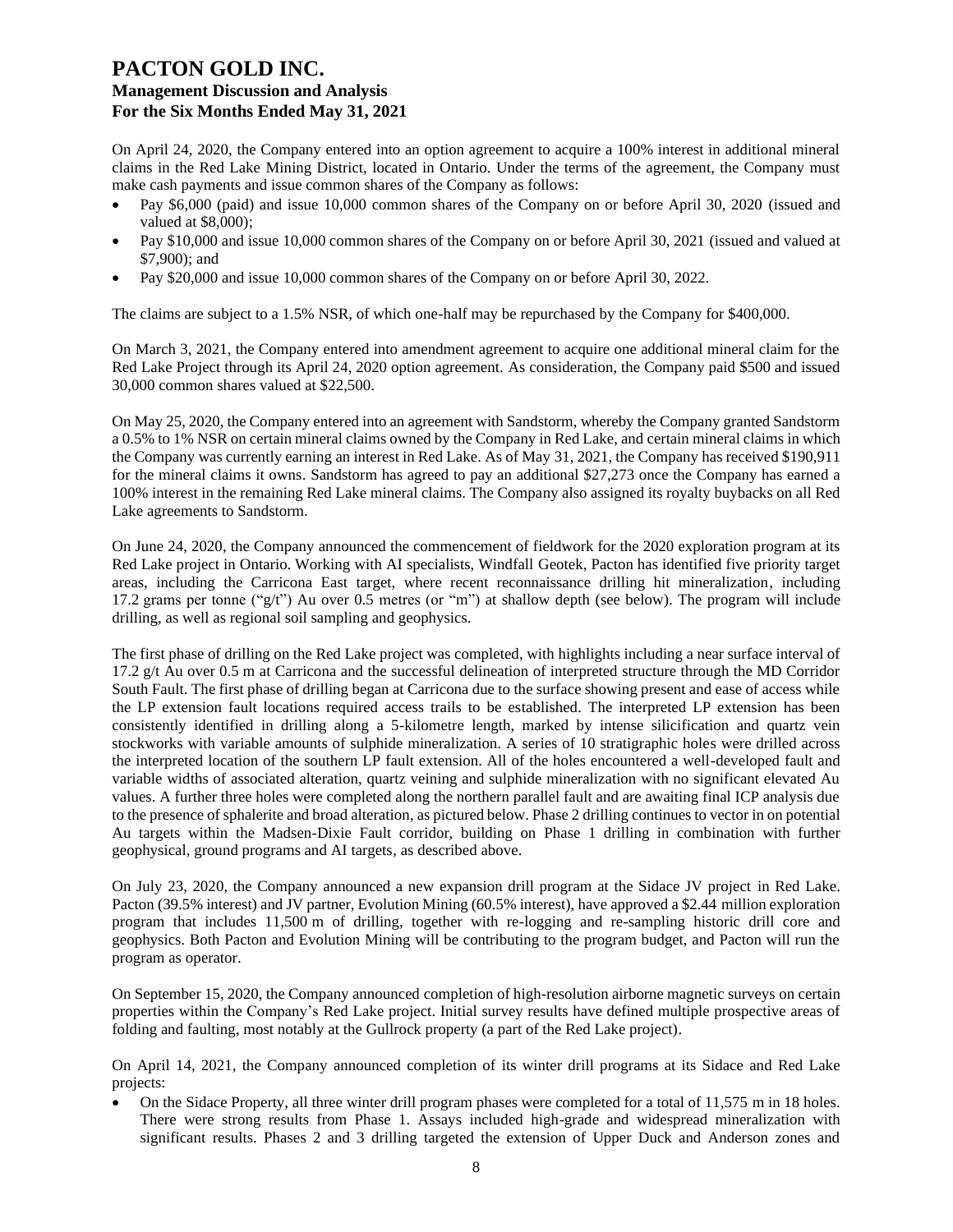encountered geology indicative of known mineralized zones for which assays are pending. Following receipt of assays, Pacton will prioritize the next round of drill targets to be tested during the next phase of exploration.

• On the Red Lake Project, the winter drill campaign has been completed for a total of 8,919 m drilled in 24 holes for which assays are pending. Pacton will begin an extensive summer surface exploration campaign, including approximately 8,000 soil samples, prospecting, till sampling, mapping and outcrop stripping. These initiatives will advance the project by enhancing targeting for existing prospects and generating additional drill targets for the next winter drill campaign. Surface crews will mobilize to the project in May 2021. Following receipt of assays, Pacton will complete the evaluation of drill hole geology, together with results from the upcoming summer surface program to refine drill targets for follow up drilling campaign anticipated to begin in fall 2021.

On May 26, 2021, the Company announced that field crews have mobilized to the Red Lake project for the summer 2021 surface program, which is now underway. The Company is undertaking a comprehensive exploration program, including soil and till sampling, prospecting and outcrop stripping. Results from the surface program will enhance targeting and generate additional drill targets for the next drilling campaign, expected to begin in late 2021.

### **RESULTS OF OPERATIONS**

### **Three Months Ended May 31, 2021**

During the three months ended May 31, 2021, the Company reported a net loss of \$431,787 (2020 - \$519,918). The Company's loss included expenditures as follows:

- Consulting fees of \$336,706 (2020 \$319,967) were higher due to an increase in the use of consultants;
- Management fees of \$22,500 (2020 \$22,500) were comparable to the prior period;
- Office and miscellaneous of \$23,531 (2020 \$45,127) decreased due to a decrease in travel expenses compared to the prior year quarter;
- Professional fees of \$77,616 (2020 \$108,901) were higher in 2020 due to legal fees;
- Rent of \$28,000 (2020 \$21,000) increased from the prior period due to an increase in shared office rental rates;
- Shareholder communications and investor relations of \$87,332 (2020 \$149,411) were lower in the current period due to a decrease in services being used and a decrease in promotional activities;
- Transfer agent and filing fees of \$8,248 (2020 \$16,517) decreased due to less filing fees compared to the prior period;
- Interest income of \$7,924 (2020 \$4,149) increased as a result of a higher proportion of cash being held in term deposits;
- Other income of \$116,957 (2020 \$160,691) decreased compared to the prior period, as a result of a higher flowthrough premium on the prior year flow-through expenditures;
- Gain on marketable securities of \$195,308 (2020 \$nil) increased due to appreciation in the share price of the Company's marketable securities, which were acquired from the sale of exploration and evaluation assets in the current period; and
- Loss on disposal of exploration and evaluation assets of \$168,043 (2020 \$nil) related to the sale of the 75% interest in the Arrow Pilbara property and the Yandicoogina and Boodalyerrie property.

### **Six Months Ended May 31, 2021**

During the six months ended May 31, 2021, the Company reported a net loss of \$894,063 (2020 - \$1,199,234). The Company's loss included expenditures as follows:

- Consulting fees of \$648,180 (2020 \$668,928) were lower due to a decrease in the use of consultants;
- Management fees of \$45,000 (2020 \$45,000) were comparable to the prior period;
- Office and miscellaneous of \$79,406 (2020 \$215,649) decreased due to a decrease in travel expenses compared to the prior year quarter;
- Professional fees of \$145,021 (2020 \$192,823) were lower due to a decrease in legal fees;
- Rent of \$58,000 (2020 \$42,333) increased from the prior period due to an increase in shared office rental rates;
- Shareholder communications and investor relations of \$189,535 (2020 \$347,026) were lower in the current period due to a decrease in services being used and a decrease in promotional activities;
- Transfer agent and filing fees of \$28,451 (2020 \$46,223) decreased due to less filing fees compared to the prior period;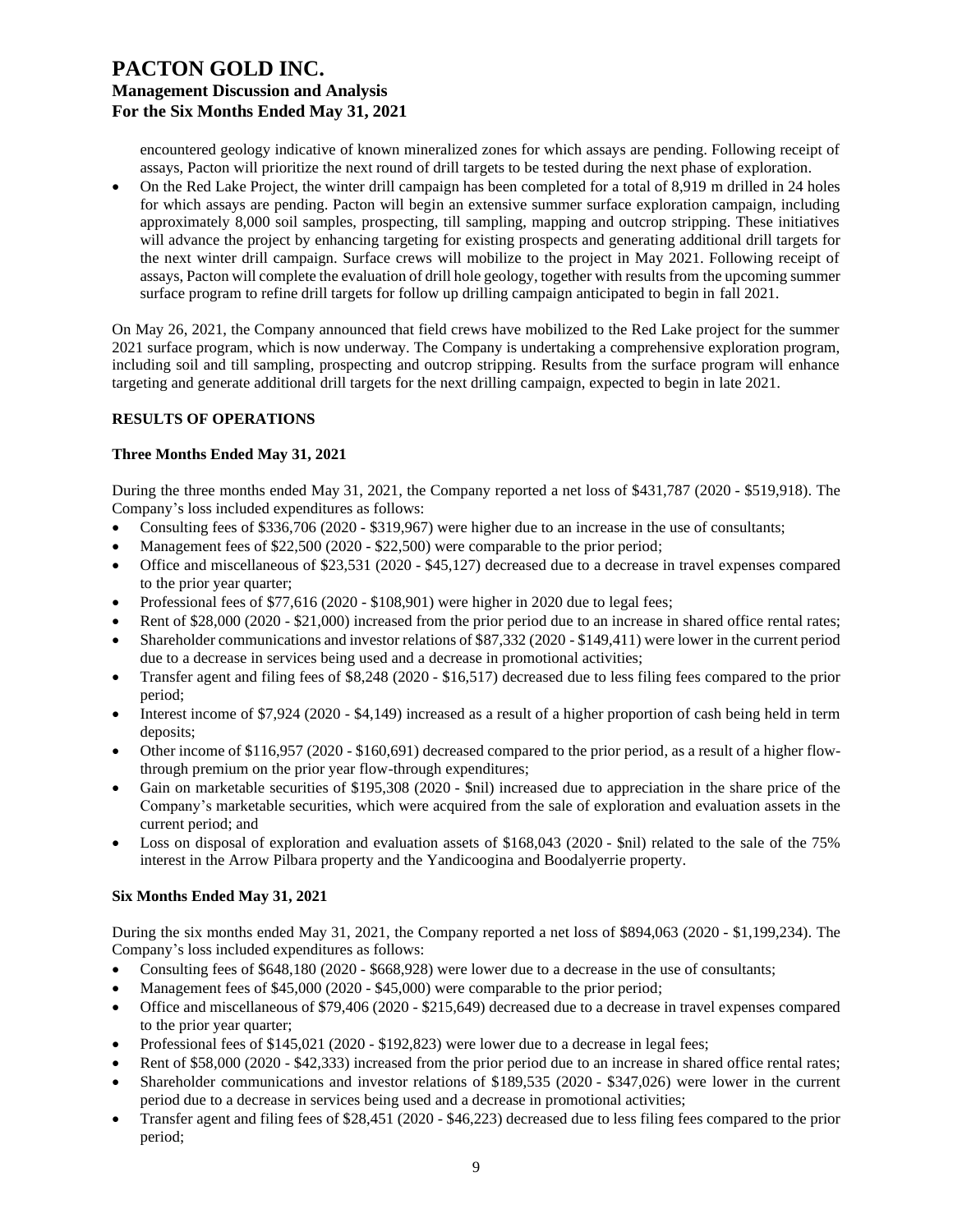- Part XII.6 tax of \$35,858 (2020 \$16,614) was a result of incurring eligible expenditures later in calendar 2020 for flow-through proceeds renounced under the Look-back Rule in relation to the Company's December 2019 flow-through financing;
- Interest income of \$12,324 (2020 \$10,078) increased as a result of a higher proportion of cash being held in term deposits;
- Other income of \$295,721 (2020 \$366,619) decreased compared to the prior period, as a result of a higher flowthrough premium on the prior year flow-through expenditures;
- Gain on marketable securities of \$195,308 (2020 \$nil) increased due to appreciation in the share price of the Company's marketable securities, which were acquired from the sale of exploration and evaluation assets in the current period; and
- Loss on disposal of exploration and evaluation assets of \$168,043 (2020 \$nil) related to the sale of the 75% interest in the Arrow Pilbara property and the Yandicoogina and Boodalyerrie property.

#### **SELECTED ANNUAL INFORMATION (\$000s, except loss per share)**

|                                         | November 30,<br>2020 | November 30,<br>2019 | November 30,<br>2018 |
|-----------------------------------------|----------------------|----------------------|----------------------|
| Revenue                                 |                      |                      |                      |
| Net loss                                | (6, 533)             | (10, 674)            | (7,065)              |
| Basic and diluted loss per common share | (0.23)               | (0.72)               | (0.96)               |
| Total assets                            | 21,788               | 12,500               | 9,408                |
| Long-term debt                          |                      |                      |                      |
| Dividends                               |                      |                      |                      |

### **SUMMARY OF QUARTERLY RESULTS (\$000s, except earnings per share)**

Results for the eight most recently completed quarters are summarized as follows:

| For the periods ending            | May 31,<br>2021 | February 28,<br>2021 | November 30,<br>2020 | August 31,<br>2020 |
|-----------------------------------|-----------------|----------------------|----------------------|--------------------|
| Revenue                           |                 |                      |                      |                    |
| Net loss                          | (432)           | (462)                | (2,886)              | (2, 448)           |
| Basic and diluted loss per common |                 |                      |                      |                    |
| share                             | (0.01)          | (0.01)               | (0.09)               | (0.09)             |
| Total assets                      | 23,527          | 24,509               | 21,788               | 24,088             |
| Non-current financial liabilities |                 |                      |                      |                    |

| For the periods ending            | May 31,<br>2020 | February 29,<br>2020 | November 30,<br>2019 | August 31,<br>2019 |
|-----------------------------------|-----------------|----------------------|----------------------|--------------------|
| Revenue                           |                 |                      |                      |                    |
| Net loss                          | (520)           | (679)                | (7,379)              | (2,054)            |
| Basic and diluted loss per common |                 |                      |                      |                    |
| share                             | (0.02)          | (0.03)               | (0.41)               | (0.16)             |
| Total assets                      | 19.173          | 16.998               | 12.500               | 19,770             |
| Non-current financial liabilities |                 |                      |                      |                    |

### **LIQUIDITY AND CAPITAL RESOURCES**

The Company had cash and cash equivalents of \$1,456,077 and working capital of \$4,487,077 at May 31, 2021, compared to \$2,721,339 of cash and cash equivalents and \$1,908,492 of working capital at November 30, 2020.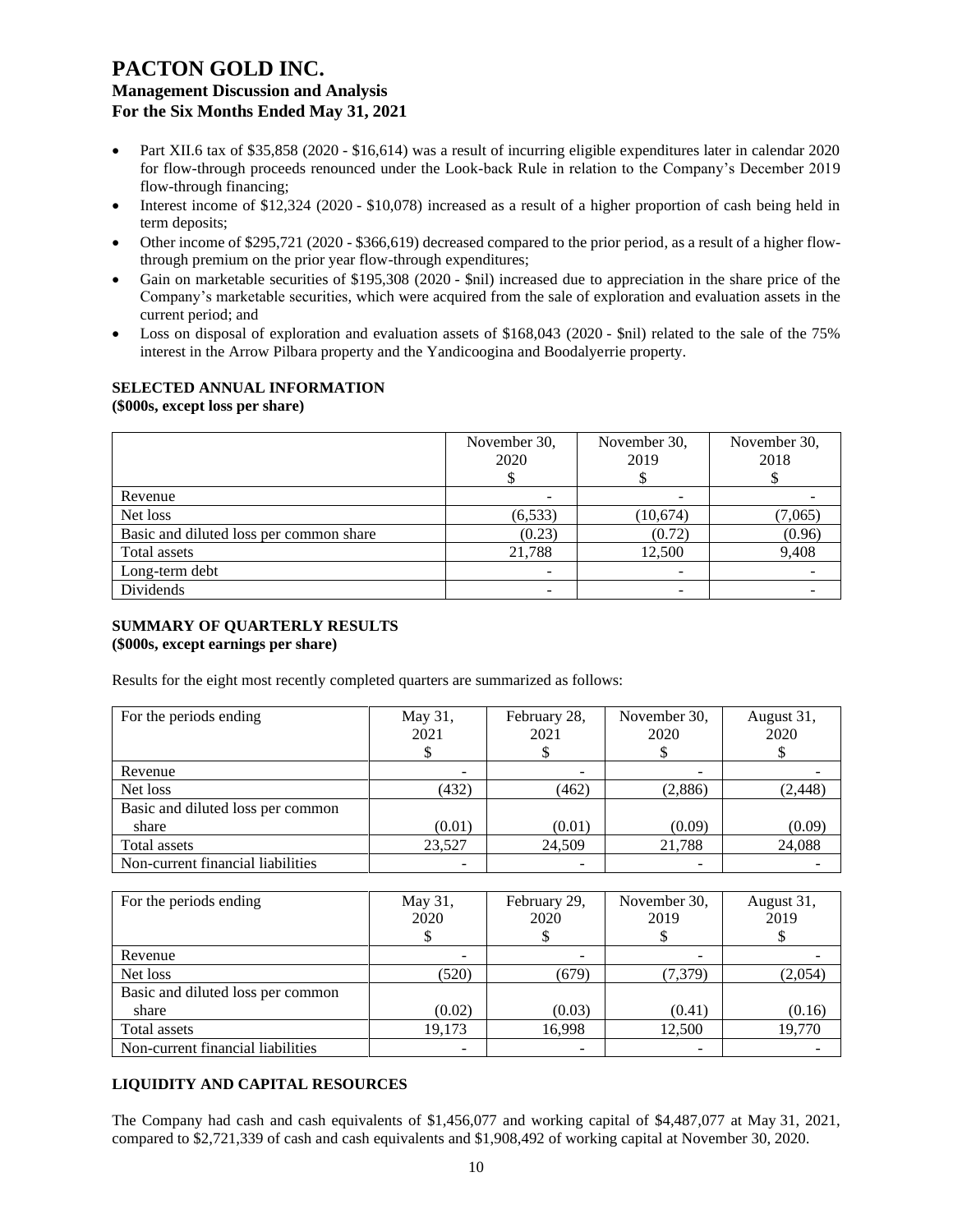The Company's accounts payable and accrued liabilities at May 31, 2021 were \$133,381 (November 30, 2020 - \$1,029,424).

The Company has taken the following measures to address working capital concerns during the 2020 and 2021 fiscal periods, and as of the date of this MD&A:

- On December 23, 2019 and January 17, 2020, the Company closed a private placement in two tranches. The Company issued 1,322,732 units at a price of \$1.20 per unit for gross proceeds of \$1,587,280. Each unit consists of one common share and one share purchase warrant. Each warrant entitles the holder to acquire one common share at a price of \$1.80 for a period of two years from the date of issuance. The Company also issued 3,173,758 flow-through common shares at a price of \$1.30 per share for gross proceeds of \$4,125,886.
- On June 24, 2020 and July 9, 2020, the Company closed a private placement in two tranches. The Company issued 2,773,000 common shares at a price of \$0.70 per share and 2,856,226 common shares at a price of \$0.70 per share for gross proceeds of \$3,940,458. The Company also issued 1,300,000 flow-through common shares at a price of \$0.77 per share and 2,122,000 flow-through common shares at a price of \$0.79 for gross proceeds of \$2,677,380.
- On December 16, 2020, the Company completed a private placement for gross proceeds of \$3,637,000. The Company issued 1,807,778 units at a price of \$0.90 per unit for gross proceeds of \$1,627,000. Each unit consisted of one common share of the Company and one share purchase warrant. Each warrant entitles the holder to acquire one common share of the Company at an exercise price of \$1.25 for a period of two years. The Company also issued 2,010,000 flow-through common shares at a price of \$1 per share for gross proceeds of \$2,010,000.
- On February 16, 2021, the Company sold a 75% interest in the Arrow Pilbara property and the Yandicoogina and Boodalyerrie property. The Company received \$500,000 and 129,721,250 common shares of Raiden, a company listed on the Australian Securities Exchange (valued at \$2,327,503 based on the trading price on February 19, 2021 and net of their put option value for a six-month hold period). The Company will receive a further \$500,000 by February 16, 2022.
- On April 21, 2021, the Company entered into an agreement to sell its remaining 25% interest in the Arrow Pilbara property and the Yandicoogina and Boodalyerrie property, along with certain equipment owned by the Company. Subsequent to May 31, 2021, the Company completed the sale and received AUD \$200,000 and 36,338,315 common shares of Raiden. The common shares of Raiden are subject to a six-month hold period.

The Company will need to obtain additional financing for working capital purposes and to continue exploration on its exploration and evaluation assets for the 2021 fiscal year.

At May 31, 2021, the Company had a remaining commitment to incur exploration expenditures of \$nil (November 30, 2020 - \$297,143), \$nil (November 30, 2020 - \$1,676,380) and \$1,232,722 (November 30, 2020 - \$nil) in relation to its June 2020, July 2020 and December 2020 flow-through share financings, respectively.

### **EVENTS SUBSEQUENT TO MAY 31, 2021**

Subsequent to May 31, 2021, the Company completed the sale of its remaining 25% interest in the Arrow Pilbara property and the Yandicoogina and Boodalyerrie property, along with certain equipment owned by the Company. The Company received AUD \$200,000 and 36,338,315 common shares of Raiden. The common shares of Raiden are subject to a six-month hold period.

Subsequent to May 31, 2021, 167,500 stock options and 118,478 agent warrants expired unexercised.

### **TRANSACTIONS WITH RELATED PARTIES**

These amounts of key management compensation are included in the amounts shown on the condensed consolidated interim statements of comprehensive loss and were incurred in the normal course of operations:

|                         | <b>Six Months Ended</b><br>May 31, 2021 | <b>Six Months Ended</b><br>May 31, 2020 |         |
|-------------------------|-----------------------------------------|-----------------------------------------|---------|
| Short-term compensation | 489,000                                 |                                         | 303,000 |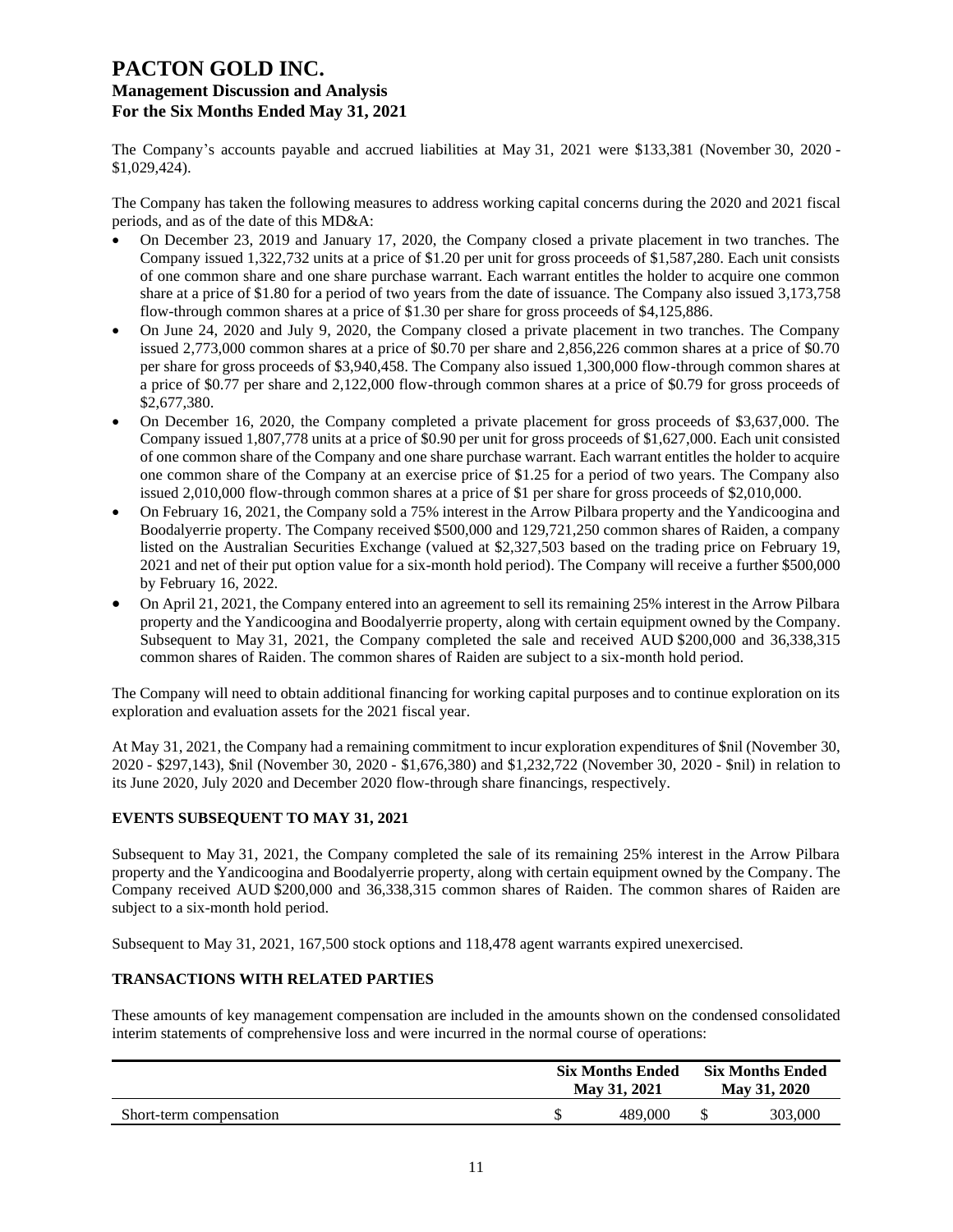Short-term compensation was paid or accrued as follows:

- \$120,000 (2020 \$nil) in consulting fees to a private company controlled by the interim CEO;
- \$45,000 (2020 \$45,000) in management fees to a private company controlled by a director (previously the interim CEO);
- \$54,000 (2020 \$53,000) in professional fees to a private company controlled by the CFO;
- \$90,000 (2020 \$90,000) in exploration and evaluation assets to a director;
- \$120,000 (2020 \$115,000) in exploration and evaluation assets to a director; and
- \$60,000 (2020 \$nil) in exploration and evaluation assets to a director;

Transactions with related parties are included in the amounts shown on the condensed consolidated interim statements of comprehensive loss:

|                                                                | <b>Six Months Ended</b><br>May 31, 2021 | <b>Six Months Ended</b><br>May 31, 2020 |        |
|----------------------------------------------------------------|-----------------------------------------|-----------------------------------------|--------|
| Related company with a common officer (rent)                   | 48,000                                  |                                         | 30,000 |
| Related company controlled by officer and director (consulting |                                         |                                         |        |
| fees and office and miscellaneous)                             | 87,000                                  | S                                       |        |
| Related company controlled by officer and director (geological |                                         |                                         |        |
| fees included in exploration and evaluation assets)            |                                         |                                         | 60,000 |

As at May 31, 2021, the Company has outstanding amounts payable to officers and directors of the Company of \$7,500 (November 30, 2020 - \$75,382) for outstanding fees and expenses and \$1,080 (November 30, 2020 - \$1,102) receivable from a company with a common officer for shared expenses. The amounts payable are non-interest-bearing, uncollateralized and repayable on demand.

### **COMMITMENTS**

See **Liquidity and Capital Resources** for the Company's flow-through share expenditure commitments.

### **OFF-BALANCE SHEET ARRANGEMENTS**

The Company has not entered into any off-balance sheet arrangements.

### **FINANCIAL INSTRUMENTS**

Financial instruments are agreements between two parties that result in promises to pay or receive cash or equity instruments. The Company classifies its financial instruments as follows: cash and cash equivalents and marketable securities, as fair value through profit or loss; receivables, as amortized cost; and accounts payable and accrued liabilities, as amortized cost. The carrying values of these instruments approximate their fair values due to their short term to maturity.

The following table sets forth the Company's financial assets measured at fair value by level within the fair value hierarchy:

| May 31, 2021              |   | <b>Level 1</b> |    | Level 2 |                          |               | Level 3 |   | <b>Total</b> |
|---------------------------|---|----------------|----|---------|--------------------------|---------------|---------|---|--------------|
| Cash and cash equivalents | S | 1,456,077      | \$ |         | $\sim$                   | S             |         | S | 1,456,077    |
| Marketable securities     |   | 2,522,811      |    |         |                          |               |         |   | 2,522,811    |
|                           | S | 3,978,888      | \$ |         | $\overline{\phantom{0}}$ | \$.           |         |   | 3,978,888    |
| <b>November 30, 2020</b>  |   | <b>Level 1</b> |    | Level 2 |                          |               | Level 3 |   | <b>Total</b> |
| Cash and cash equivalents |   | 2,721,339      | S  |         | $\sim$                   | <sup>\$</sup> |         |   | 2,721,339    |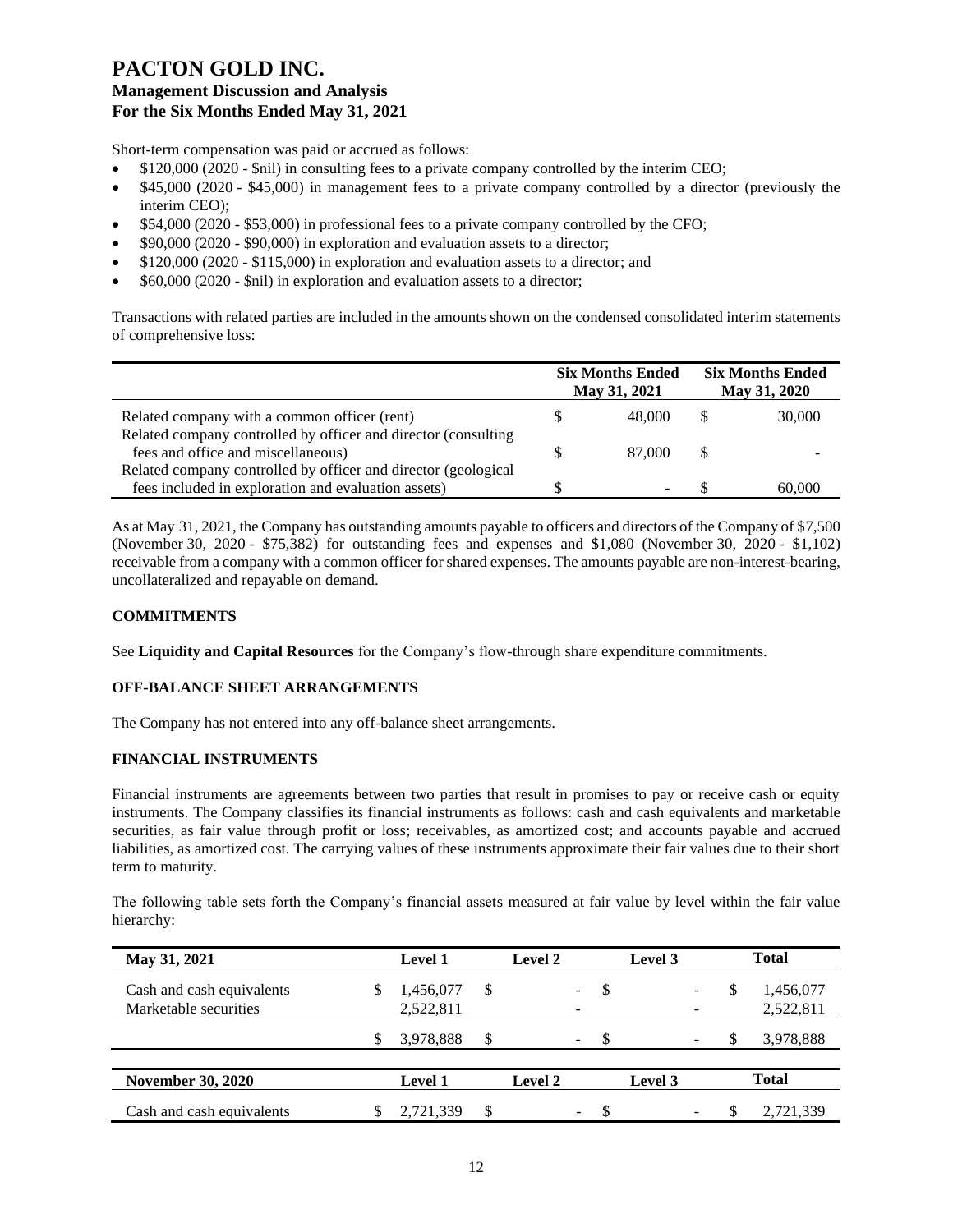The Company has exposure to the following risks from its use of financial instruments:

- Credit risk;
- Liquidity risk; and
- Market risk.

### Credit risk

Credit risk is the risk that one party to a financial instrument will cause a financial loss for the other party by failing to discharge an obligation. The Company manages credit risk, in respect of cash, by placing it at major Canadian financial institutions. Included in receivables is \$662,621 (November 30, 2020 - \$271,753) owing from the Canada Revenue Agency and the Australian Taxation Office. The Company has minimal credit risk.

### Liquidity risk

Liquidity risk is the risk that the Company will not be able to meet its financial obligations as they fall due. The Company's approach to managing liquidity is to ensure, as far as possible, that it will always have sufficient liquid funds to meet its liabilities when due, under both normal and stressed conditions, without incurring unacceptable losses or risking damage to the Company's reputation. The contractual financial liabilities of the Company as of May 31, 2021 equal \$133,381 (November 30, 2020 - \$1,029,424). All of the liabilities presented as accounts payable and accrued liabilities are due within 30 days of May 31, 2021.

### Market risk

Market risk is the risk that changes in market prices, such as foreign exchange rates and interest rates, will affect the Company's income or the value of its holdings of financial instruments. The objective of market risk management is to manage and control market risk exposure within acceptable parameters, while optimizing the return on capital.

- *i) Currency risk*  Currency risk is the risk that the fair value or future cash flows will fluctuate as a result of changes in foreign exchange rates. The Company has operations in Canada and Australia and incurs operating and exploration expenditures in both currencies. The fluctuation of the Canadian dollar in relation to the AUD will have an impact upon the results of the Company. The Company does not hold substantial funds in a foreign currency, and only a small amount of its accounts payable and accrued liabilities is denominated in AUD. A fluctuation in the exchanges rates between the Canadian and Australian dollars of 10% would result in a \$3,500 change in the Company's cash, \$1,000 change in accounts payable and accrued liabilities, and \$780,300 change in other comprehensive income (loss). The Company does not use any techniques to mitigate currency risk.
- *ii) Interest rate risk –* Interest rate risk is the risk that future cash flows will fluctuate as a result of changes in market interest rates. Interest earned on cash is at nominal interest rates, and therefore, the Company does not consider interest rate risk to be significant. The Company has no interest-bearing financial liabilities.
- *iii) Other price risk –* Other price risk is the risk that the fair value or future cash flows of a financial instrument will fluctuate due to changes in market prices, other than those arising from interest rate risk. The Company is exposed price risk on its marketable securities.

### Capital management

The Company considers its capital to be comprised of shareholders' equity.

The Company manages the capital structure and makes adjustments to it in light of changes in economic conditions and the risk characteristics of the underlying assets. To maintain or adjust the capital structure, the Company may attempt to issue new shares. Although the Company has been successful at raising funds in the past through the issuance of capital stock, it is uncertain whether it will continue this method of financing due to the current difficult market conditions.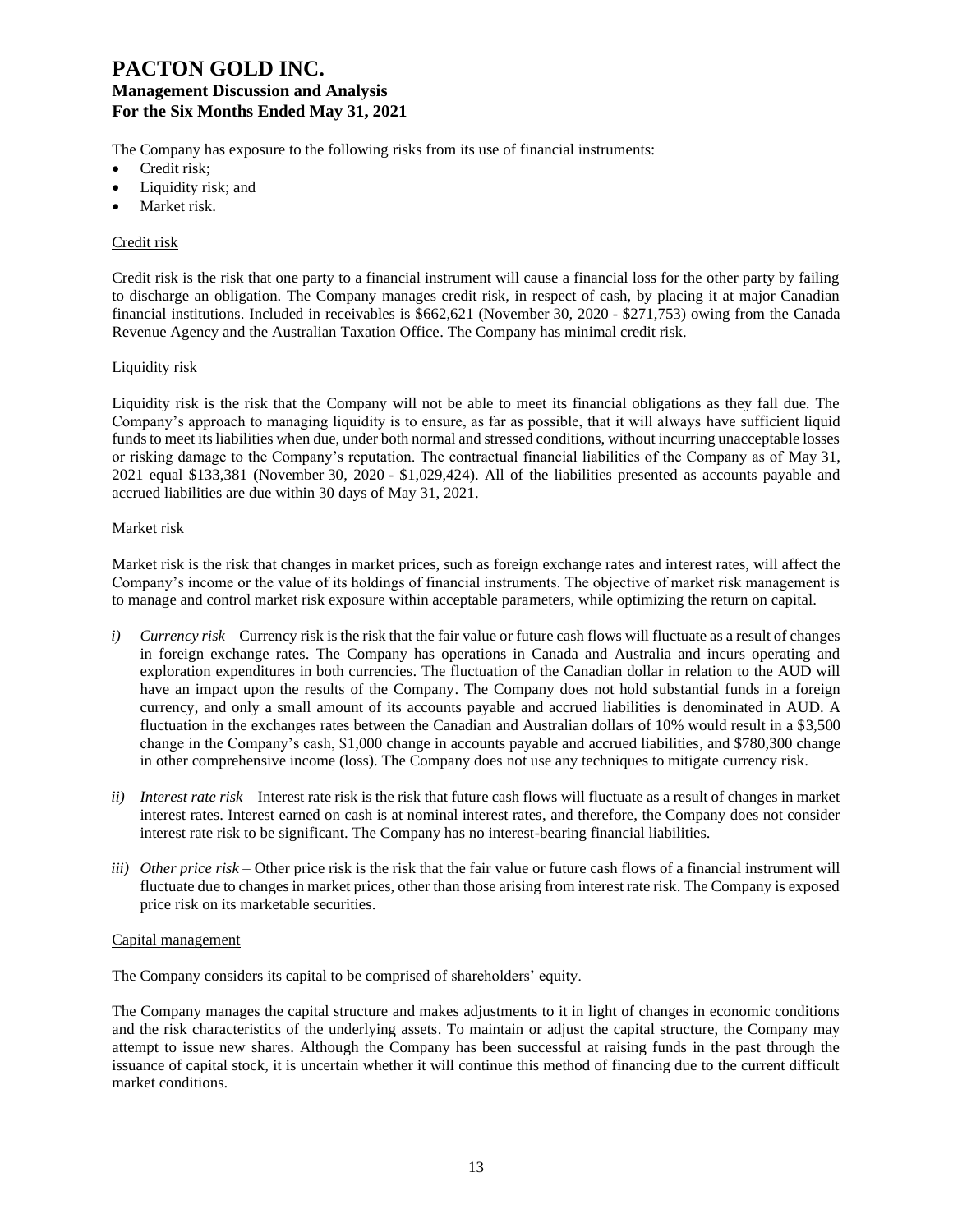In order to facilitate the management of its capital requirements, the Company prepares expenditure budgets that are updated as necessary depending on various factors, including successful capital deployment and general industry conditions.

Management reviews the capital structure on a regular basis to ensure that the above objectives are met. There have been no changes to the Company's approach to capital management during the six months ended May 31, 2021. The Company is not subject to externally imposed capital requirements.

#### **RISKS AND UNCERTAINTIES**

The Company, and the securities of the Company, should be considered a highly speculative investment. The following risk factors should be given special consideration when evaluating an investment in any of the Company's securities.

There are a number of outstanding securities and agreements pursuant to which common shares of the Company may be issued in the future. This will result in further dilution to the Company's shareholders.

The Company has a very limited history of operations, is in the early stage of development, and has received no revenues other than insignificant interest revenues following its transition to a mineral exploration and development company. As such, the Company is subject to many risks common to such enterprises. There can be no assurance that the Company will be able to obtain adequate financing in the future or, if available, that the terms of such financing will be favourable. The Company does not anticipate paying any dividends in the near future.

Although the Company has taken steps to verify the title to mineral properties in which it has acquired an interest, no assurance whatsoever can be given that the Company's interests may not be challenged by third parties. If challenged, and if the challenge is sustained, it will have an adverse effect on the business of the Company. Title to mineral properties may be subject to unregistered prior agreements or transfers and may also be affected by undetected defects or the rights of indigenous peoples.

Environmental legislation is becoming increasingly stringent and costs and expenses of regulatory compliance are increasing. The impact of new and future environmental legislation on the Company's operations may cause additional expenses and restrictions. If the restrictions adversely affect the scope of exploration and development on the mineral properties, the potential for production on the properties may be diminished or negated.

The exploration of mineral properties involves significant risks, which even experience, knowledge and careful evaluation may not be able to avoid. The price of metals has fluctuated widely, particularly in recent years, as it is affected by numerous factors that are beyond the Company's control, including international economic and political trends, expectations of inflation or deflation, currency exchange fluctuations, interest rate fluctuations, global or regional consumptive patterns, speculative activities and increased production due to new extraction methods. The effect of these factors on the price of metals, and therefore, the economic viability of the Company's interests in the mineral properties cannot be accurately predicted. Furthermore, changing conditions in the financial markets, and Canadian income tax legislation may have a direct impact on the Company's ability to raise funds for exploration expenditures. A drop in the availability of equity financings will likely impede spending. As a result of all these significant risks, it is quite possible that the Company may lose its investments in the Company's mineral property interests.

### **CRITICAL ACCOUNTING ESTIMATES**

The Company makes estimates and assumptions about the future that affect the reported amounts of assets and liabilities. Estimates and judgments are continually evaluated based on historical experience and other factors, including expectations of future events that are believed to be reasonable under the circumstances. In the future, actual experience may differ from these estimates and assumptions.

The effect of a change in an accounting estimate is recognized prospectively by including it in comprehensive income (loss) in the year of the change, if the change affects that year only, or in the year of the change and future years, if the change affects both.